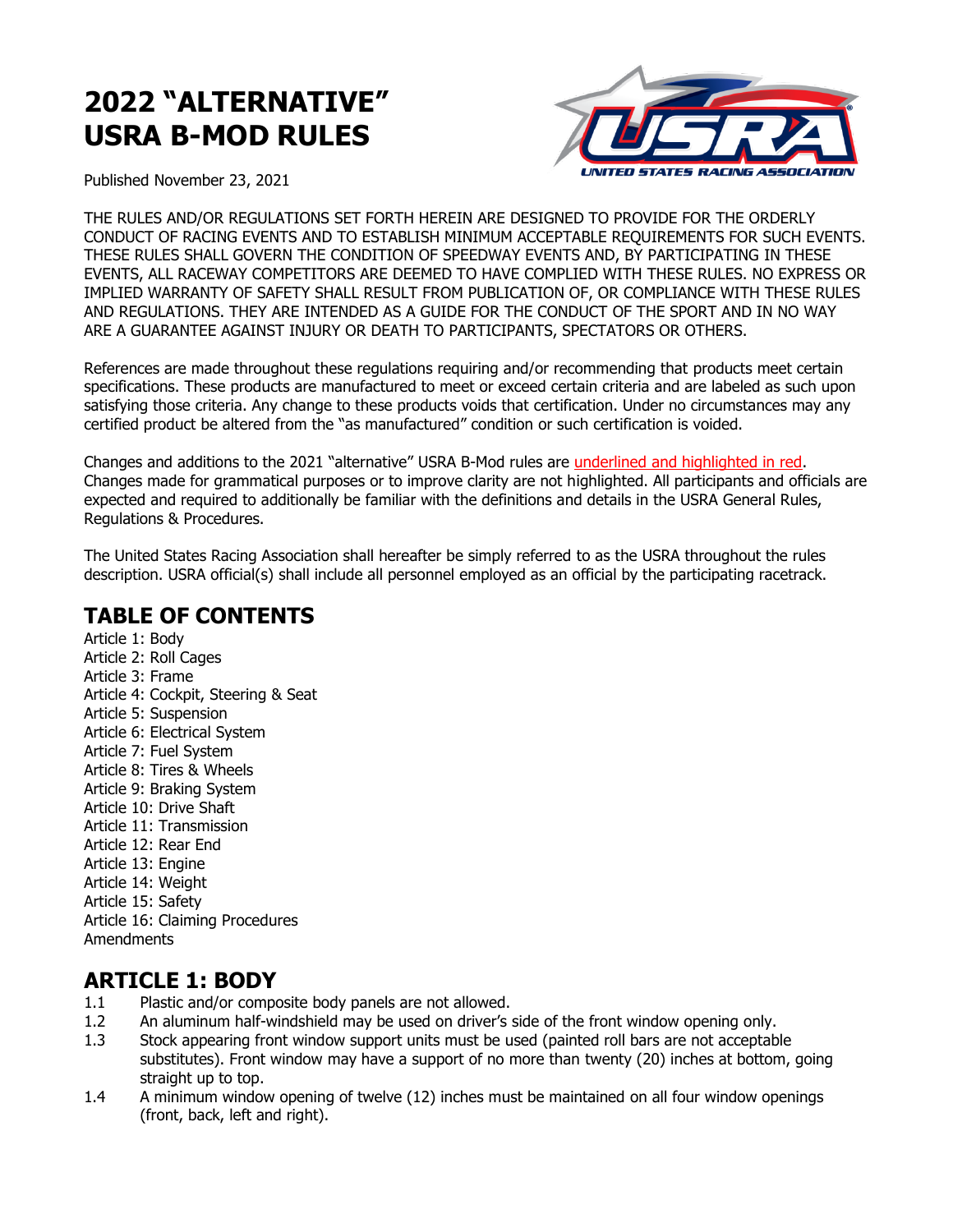- 1.5 Streamlining at top of windshield is not allowed. Bodies must have standard appearing windshield opening and corner post must follow standard configuration.
- 1.6 Original roof line (parallel to deck, side to side) of vehicle must be maintained with a maximum of five (5) inches of slope from rear to front. No more than one-half (0.5) inch stiffener allowed at the rear of the roof and must turn down perpendicular to the ground. A maximum of one inch roof lips allowed on outside edge of roof. A maximum of four inch sides on roof allowed. Fiberglass roofs are permitted. Aluminum roofs are permitted but must remain flat and not concaved.
- 1.7 Sail panels must be solid and of matching design with matching styles on both sides of racecar. Sail panel may be no farther forward than the driver's seat and no farther back than rear of decking and no higher than the roof. Sail panel must be mounted within one (1) inch of the outer edge of deck and flush with the outer edge of roof. Sail panels, side to side, may have no more than four (4) inches of variance in material length when measured from roof line to deck.
- 1.8 Sail panels may have no more than four (4) inch bow from top to bottom. A maximum eighteen (18) inches of sail panel along the roof and maximum five (5) inches tall at rear of decking and must be a straight line from back edge of roof to back edge of deck when the sail panel is held flat. Leading edge must within two inches of 90 degrees from roof to quarter panel.
- 1.9 Hood may be no more than two (2) inches above decking and must be sealed off from driver. Reverse hood rake is not allowed. Hood must be level or slope forward toward nose of racecar. Lips on the hood are not allowed. Hood must be flat from side to side—bowed and/or concaved designs are not allowed.
- 1.10 Belly pans are not allowed. A belly pan will be defined as any object or material that alters the airflow under the racecar.
- 1.11 Panel(s) in front of the right door next to the engine compartment is/are not allowed. Panels under the deck area mounted horizontal or vertical are not allowed.
- 1.12 Bodies with excessive damage (as determined by an official) will not be allowed to compete.
- 1.13 Spoilers are permitted with a maximum material height of two (2) inches unless utilizing Engine Option #4 then a maximum material height of five (5) inches is permitted. Rear spoiler may not exceed the width of the rear deck and must be flush to the deck. A maximum of one (1) center support and a maximum of two (2) side supports may be attached to the front of the spoiler and may be a maximum of fifteen (15) inches long and six (6) inches tall.
- 1.14 The rear deck lid and/or trunk area must be covered. Deck height may be a maximum of thirty-nine (39) inches – NO TOLERANCE. Must have an access panel no smaller than six (6) inches wide and twelve (12) inches long in front of fuel cell in the deck to view pull bar location. Drop decks are not allowed. Deck may be a maximum length of 120 inches from rear of engine. Deck must remain square and parallel to the frame, square to the mid-plate, level side to side and may not be concaved. Deck may have a maximum total slope of six inches with a maximum of 3 inches of slope from driver's seat to rear of deck. Doors and quarter panels must be flush with deck. Doors and quarter panels may not be concaved towards center of car. Deck width may be a maximum of sixty-six (66) inches and must be the same from front to rear.
- 1.15 Maximum overall width of nose is forty-two (42) inches top and bottom. Nose must remain flat, parallel to the deck and may not be concaved. Two (2) inch nose fins are permitted along both sides of the nose. Nose fins may not pass the leading edge of radiator or continue past leading edge of hood. All aluminum of the nose (including the fins) must be completely inside the outer edges of the bumper. Nose fins must match side to side. If it is between nose fins, it is the nose; if it separates from the hood, it is the nose.
- 1.16 Tires must remain the widest part of the racecar. No part of body may extend beyond the outside edge of the tires. Exception: The lower part of the left rear quarter panel's wheel opening's front edge may extend a maximum one inch outside the tire but wheel opening must remain no smaller than outside diameter of tire.
- 1.17 Excluding hood and nose piece, body may extend no further forward than the back of the engine block. Exception: Bottom of door may extend a maximum of eight (8) inches ahead of rear of block.
- 1.18 A maximum five (5) inch plastic skirt on bottom of doors and quarter panels and nose piece is permitted. Body must remain a minimum of three (3) inches from ground. Engine covers are not allowed. Fins, wings, lips or other air spoilers (other than noted) are not allowed. Any approved lip(s) must be the same from side to side.

#### **1.19 Bumpers:**

1.19.1 Center of bumpers (front and rear) must be at least sixteen (16) inches from the ground and no more than twenty (20) inches from ground.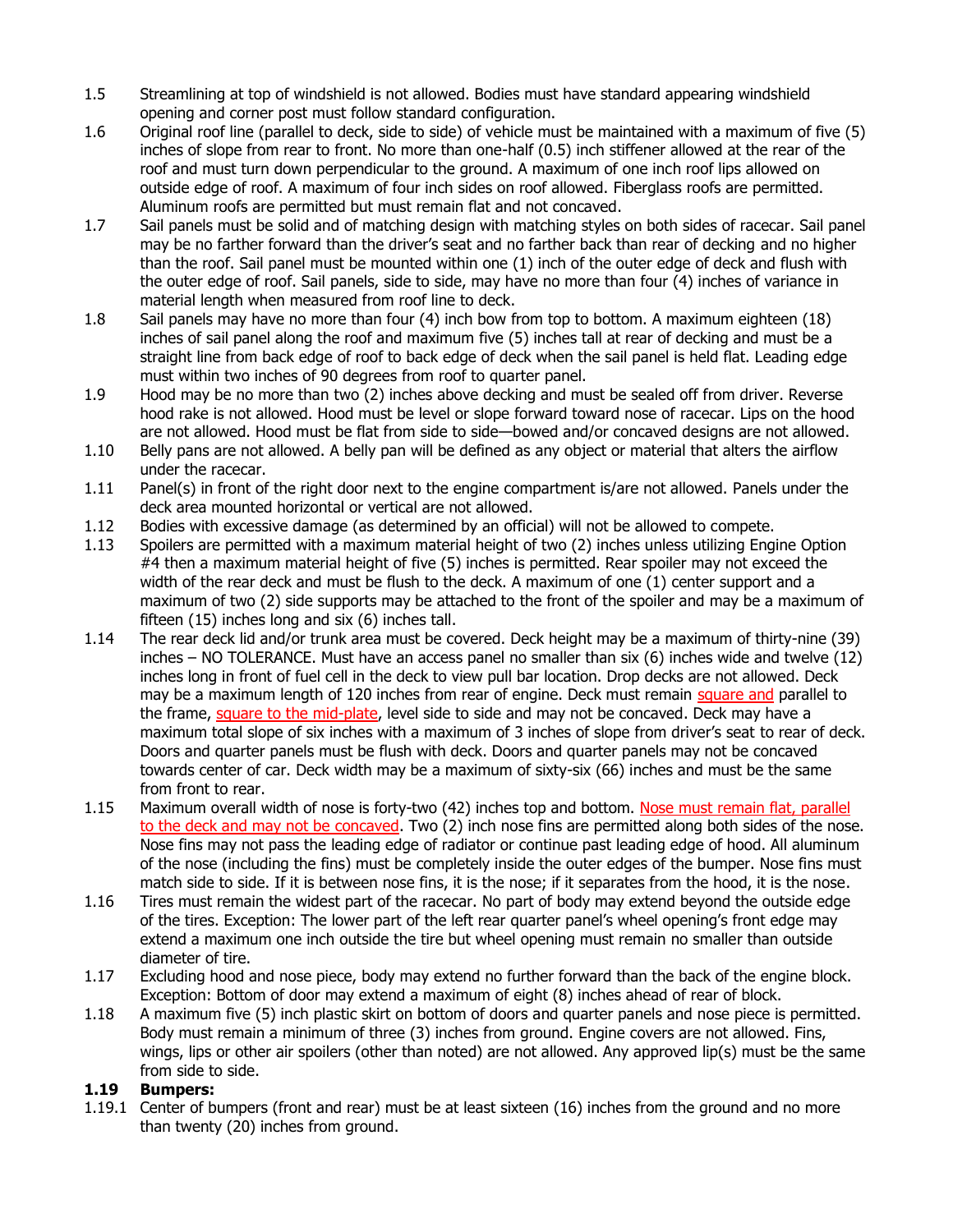- 1.19.2 Both front and rear bumpers must be used and must not have any sharp edges. Any inappropriate bumper will be disallowed by an official. Front bumper must be mounted from frame-end to frame-end with the bottom loop parallel to ground. Bumpers must be made of a minimum of one and one-quarter (1.25) inch diameter tubing with a minimum wall thickness of sixty-five one-thousands (.065) inch and must be able to support the racecar if lifted by a tow vehicle. Top bar must be directly above bottom bar (not off-centered).
- 1.19.3 Rear bumpers and side rail bars must not extend beyond the width of the rear tires. Tires must be the widest part of body.
- 1.19.4 Rear bumpers may be constructed of tubing or flat stock and must protect the fuel cell. Rear bumpers may be no more than two (2) inches wider than the body on each side and may not be open-ended (must wrap around and be connected to side rail bars).
- 1.19.5 Any aluminum of the nose may not extend outside of front bumper. Plastic valances and/or plastic nose pieces are permitted but no plastic may extend in front of the bumper. Plastic may flare past the sides of the bumper but all nose piece components must be a minimum of five (5) inches above the ground.
- 1.19.6 Front bumper may be a maximum width of 44 inches from outside to outside.

#### **1.20 Appearance:**

- 1.20.1 All racecars must be numbered with large legible numbers on both sides, on top and on the nose and real panels. Numbers on the sides of the racecar should be in contrasting color from the body and be at least four (4) inches thick and at least eighteen (18) inches high. Top numbers should be at least four (4) inches thick and twenty-four (24) inches high.
- 1.20.2 Officials reserve the right, in the public image of the sport and/or the USRA, to assign, approve or disapprove any advertising, sponsorship or similar agreement in connection with any event. All cars must be neat appearing and are subject to approval of officials to compete. By competing in an event, all drivers agree to comply with the decisions of officials in this regard.

### **ARTICLE 2: ROLL CAGES**

- 2.1 The main roll cage must consist of continuous hoops of round steel tubing and must be acceptable to officials. Acceptable tubing is as follows: minimum one and one-half (1.5) inches diameter by ninety-five one-thousandths (0.095) inch wall thickness for main four point roll cage. Any tubing measuring one and three-quarter (1.75) inches diameter will be allowed a tolerance on the wall thickness for tubing manufacturing imperfections. Any tubing under one and three-quarter (1.75) inches diameter will not be allowed any tolerance on wall thickness. A minimum of three (3) driver side door bars must be parallel to ground and located perpendicular to the driver to provide maximum protection for the driver, but without causing undue difficulty in getting in or out of the racecar. Side bars must be welded to the front and the rear of the roll cage members. Driver side door bars and uprights must be at least one and one-half (1.5) inches in diameter at a minimum of eighty-three one-thousandths (0.083) of an inch wall thickness. Steel door plate (18 gauge or forty nine thousandths (0.049) inch minimum thickness) must be securely welded to outside of driver side door bars and cover area from top door bar to bottom door bar and from rear hoop down-post to five inches in front of seat. Passenger side must have at least one cross door bar, horizontal or angled, minimum one and one-quarter (1.25) inch O.D. with eighty-three one thousandths (0.083) inch wall thickness, and one top horizontal door bar, minimum one and one-half (1.5) inch O.D. with eighty-three one thousandths (0.083) inch wall thickness.
- 2.2 Roll bars within the driver's reach must be padded with an accepted material as determined by an official. Fire retardant material is highly recommended.
- 2.3 Installation and workmanship must be acceptable to officials.
- 2.4 Must be frame-mounted in at least six (6) places.
- 2.5 Must consist of a configuration of front and rear hoops connected by tubing on the sides or side hoops.
- 2.6 With helmet on and driver securely strapped into the racing seat, top of driver's head must not protrude above the roll cage. A cross bar in halo is required.
- 2.7 Must have a protective screen or bars in front window opening in front of driver's face.
- 2.8 Protection of driver's feet utilizing a bar across the back of the engine with vertical bars and rub rails or similar protection is mandatory.
- 2.9 Brace bars forward of roll cage may not be higher than the stock hood height.
- 2.10 Adjustable bars on the frame and/or roll cage are not allowed. Removable bars are permitted.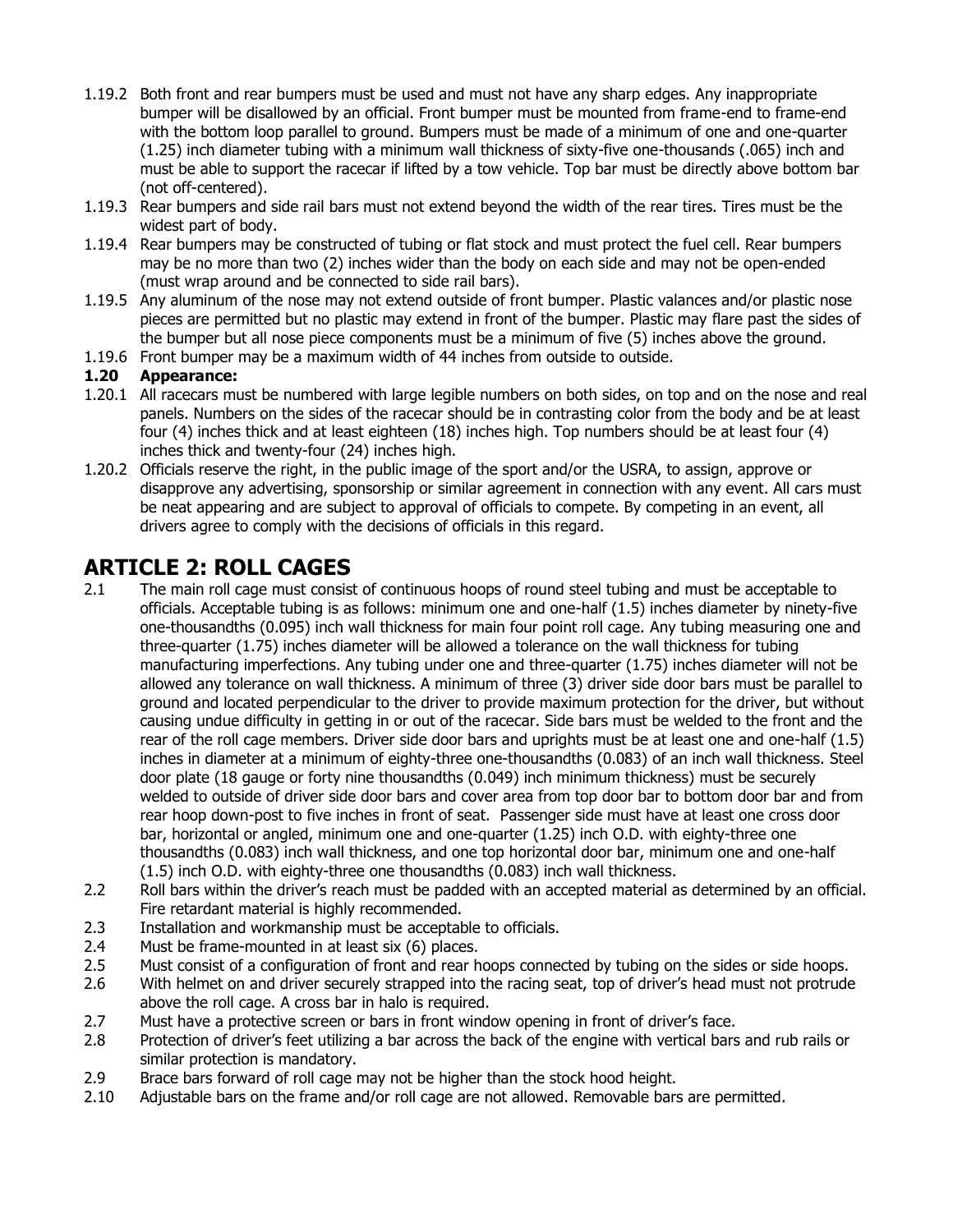# **ARTICLE 3: FRAME**

- 3.1 Factory production complete full-perimeter 1960 or newer parallel American passenger car frames only. Frames may be cut in rear only at a point equal to or behind rear of engine.
- 3.2 May only be altered for the installation of springs and shocks. Top of frame may not be altered for upper "A" frame clearance.
- 3.3 All components must be made of steel and be properly welded.
- 3.4 Must be full and complete on both sides, may not be widened or narrowed and must be able to support roll cage on both sides. All factory holes must be present for inspection. All measurements must meet the frame diagram tolerances listed or be within one-half (0.5) inch (either way) of OEM measurements on any measurement not listed on frame diagram—NO TOLERANCE
- 3.5 Minimum height from ground is four (4) inches. Exception: Front cross member may be notched for radiator clearance only. Outside frame rails may not be raised. (See measurement "L" on frame diagram) 3.6 Rear of frame may be altered to accept leaf or coil springs.
- 3.7 Hydraulic, ratchet or electric weight jacks are not allowed anywhere on the racecar. Aluminum jack bolts are not allowed.
- 3.8 Wheelbase must be a minimum of one-hundred eight (108) inches on both sides and a maximum of onehundred twelve (112) inches on both sides (no tolerance).
- 3.9 Tubular front clips are not allowed.
- 3.10 Overall width of the racecar may not exceed seventy-eight (78) inches. Width shall be measured from the widest points on each side of the racecar (the tires).
- 3.11 Rear of engine (bell housing flange) must be mounted at least seventy-two (72) inches forward from the center line of the rear axle—NO TOLERANCE

# **ARTICLE 4: COCKPIT, STEERING & SEAT**

- 4.1 Loose objects and/or weights are not allowed.
- 4.2 Air bags are not allowed.
- 4.3 Rear view mirrors are not allowed.
- 4.4 Floor and firewall must be complete in the driver's compartment. Minimum 0.125 inch aluminum, or 0.060 inch steel, complete floor pan required. .Interior sheet metal cannot be higher than or enclose a standard window opening. Sheet metal in the driver's compartment must be horizontal from the top of the driver shaft tunnel to the right side door bars or angle from the top of the drive shaft tunnel upwards to the top of the right side door bars. Driver must be able to exit the racecar from both sides.

#### **4.5 Steering:**

- 4.5.1 Must be OEM and remain within original bolt pattern for type of frame used. Idler arm, pitman arm and center link must match frame. Outer tie rod end and adjustment sleeve may be replaced with a heim end and steel tube.
- 4.5.2 Rack and pinion is not allowed.
- 4.5.3 600 steering gear boxes are not allowed.
- 4.5.4 May be modified to suit driver but must remain on left side of cockpit (no center steering).
- 4.5.5 Quick-release metal coupling on steering wheel is mandatory. Plastic couplings are not allowed. **4.6 Seat:**
- 4.6.1 Factory-manufactured racing seats are mandatory and must be acceptable to officials.
- 4.6.2 Homemade aluminum, plastic or fiberglass seats are not allowed.
- 4.6.3 Must be properly installed and seat back cannot be moved back further than rear edge of quarter post.
- 4.6.4 High-back aluminum seats only. Full containment racing seats are strongly recommended.

### **ARTICLE 5: SUSPENSION**

5.1 Front suspension must remain stock-type for the type of frame being used. Lower A frame must be unaltered stock stamped steel and in OEM location and remain OEM dimensions with OEM type bushings only. Mono ball or heim style bushings are not allowed. One-piece steel, rubber, polyurethane or nylon bushings only No offset or bearing type bushings allowed. Inner steel sleeve in bushing must be present. Screw-in ball joints are permitted. GM 1978-1988 metric "G" body frames are allowed to use Nova lower "A" frames. Front and/or rear suspension travel limiting devices are not allowed except for tether chains (see Rule 5.10). Front and/or rear suspension must travel freely in both directions from ride height measured at the shock.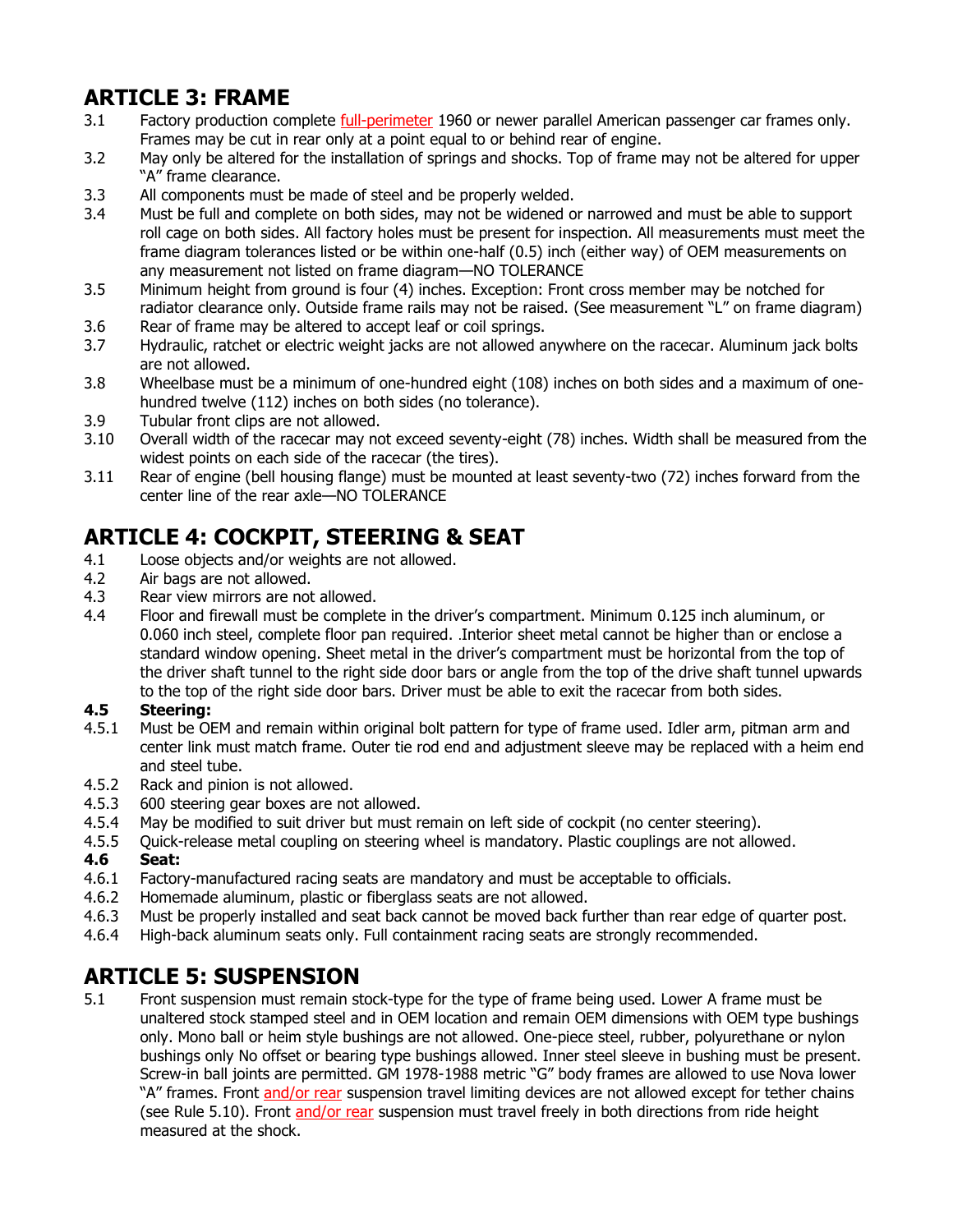- 5.2 Aluminum and/or titanium components are not allowed. Magnet must stick to all components Exception: aluminum cross shafts are permitted. Stainless steel is permitted. Gun-drilled, tubular and/or hollow bolts or studs are not allowed anywhere on the racecar.
- 5.3 Steel tube-type upper A-frames are permitted and may be moved but pivot points must remain on the top of the frame rail.
- 5.4 Stock unaltered passenger car spindles only, must match side to side make and dimensions. Fabricated spindles are not allowed.
- 5.5 Front sway bars may be used. Must be made of steel and may be attached to the bottom A-frame using steel Heim joints. Must be solid full-length OEM.
- 5.6 A solid rear panhard bar or solid J-bar may be used. J-bar must be mounted to right side of pinion and go over the top of the driveshaft to left side of the chassis. Must be made of steel and may be attached by using a minimum three-quarter (0.75) inch i.d. steel Heim joint. Minimum length must be nineteen (19) inches measured from center of Heim to center of Heim.
- 5.7 Two-link suspension only. Four-link type suspensions are not allowed. All suspension bars and/or arms must remain solid and straight, a minimum fifteen (15) inches from center of Heim and must mount on the bottom side of rear end housing. Swing arms are not allowed. Solid pull bars only and centerline of pull bar must be mounted above driveshaft and within one (1) inch of driveshaft centerline.
- 5.8 Suspension or rear-end parts, including jack bolts and mounting brackets, must be made of steel. Lift arm is not allowed. Spring and suspension covers are not allowed. Tarps and/or covers on racecar are not allowed in the tech area.
- 5.9 Floating suspensions are not allowed. All bird cages and/or brackets must be welded to the rear-end housing.
- 5.10 A tether chain is permitted on front and rear suspension. Chain must be mounted from lower "A" frame to frame on front end and on top of axle tube to frame on rear end. Chains must be mounted vertical and solid and must remain loose at ride height. Only left side rear chain may utilize a rubber biscuit and no type of springs are allowed on chains. No frame or cage, rear-end travel stops allowed other than under slung chassis and tether chains.

#### **5.11 Shocks & Springs:**

- 5.11.1 One (1) shock per wheel is permitted and rear shocks must be mounted within twenty five (25) degrees of vertical. Only conventional type (closed on one end) single shaft shocks are permitted. Rear end dampener shocks are not allowed. Rear shocks may be mounted on a weight-jack-type adjustable bolt.
- 5.11.2 Shock shaft must be able to compress all the way into shock body. Shocks must have a minimum of seven (7) inches of travel. Shock shaft must move in both directions from its installed position and measured at ride height. Shock cannot preload the spring.
- 5.11.3 Shock covers are permitted but may cover only front half of shock and must be mounted directly to shock. Bump stops (internal or external) are not allowed. Right front shock rubber stoppers are not allowed.
- 5.11.4 Steel shock mounting bolts only. Aluminum and/or titanium is not allowed.
- 5.11.5 Coil-over, remote and/or air reservoir shocks are not allowed. Canister and/or adjustable shocks are not allowed. Bulb-type shocks are not allowed. Air shocks are not allowed. Aluminum shocks are not allowed. Inerter shocks, J-damper shocks, active mass damper shocks and/or through-rod-designed shocks are not allowed. Dummy shocks are not allowed. Aluminum shaft guides are permitted.
- 5.11.6 Bladder-type valves and/or Schrader valves are not allowed. Shocks shall be subject to claim, as outlined in Claim Procedures (see Article 16).
- 5.11.7 One spring slider on each rear wheel is permitted. Coil springs must be at least four and one-half (4.5) inches outside diameter. Steel springs only. Torsion bars are not allowed in rear. Spring rubbers are not allowed. Progressive, tapered stacked and/or welded springs are not allowed.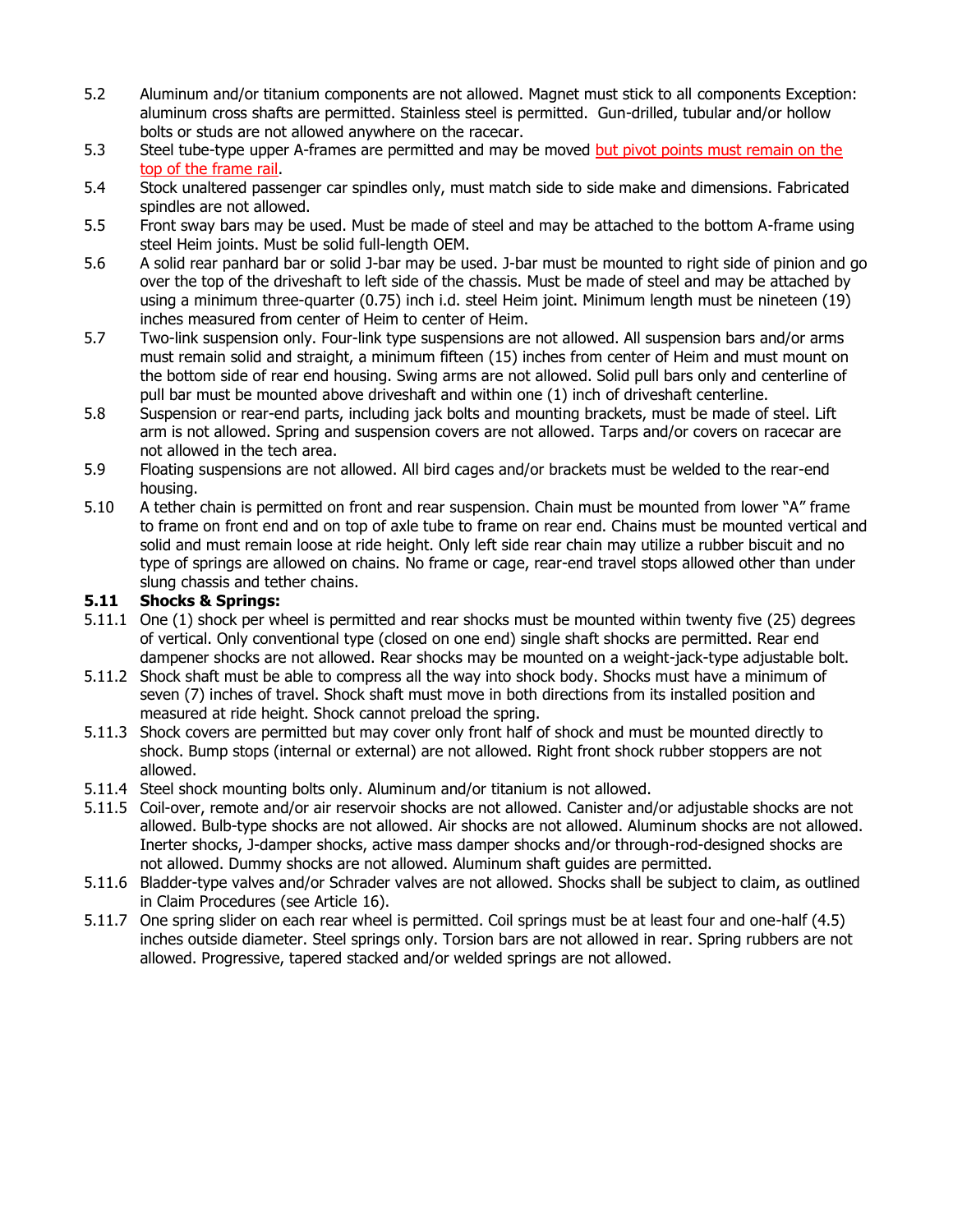- 5.11.8 Leaf Spring Rule: Must use steel, multi-leaf springs. Must be same number of full springs on each side (half springs are not allowed). Additional suspension components are not allowed. Adjustable lowering blocks are permitted.
- 5.11.9 Mono-Leaf Spring Rule: Must utilize coil springs centered on top of rear-end housing.
- 5.11.10 Must adhere to either Leaf Spring Rule or Mono-Leaf Rule. Mixing and matching is not allowed.

# **ARTICLE 6: ELECTRICAL SYSTEM**

#### **6.1 Battery:**

- 6.1.1 Must be securely mounted inside frame rails and covered.
- 6.1.2 One (1) 12-volt battery only (no 16-volt batteries).
- 6.1.3 Voltage converters are not allowed.
- 6.1.4 All battery posts must be securely covered.

#### **6.2 Ignition:**

- 6.2.1 Must utilize OEM distributor and ignition. Stock-appearing coils, coil covers and modules only. Square coil covers are not allowed. Multiple spark ignitions are not allowed. Crank trigger ignitions are not allowed. GM external coils are not allowed. All ignition parts must remain out of the reach of the driver.
- 6.2.2 Kill switch required within easy reach of the driver. The switch must be clearly marked "OFF" and "ON".
- 6.2.3 GM must utilize OEM GM HEI distributor. Chrysler and Ford may use aftermarket HEI (bushing type only). Roller bearings are not allowed. Must utilize stock-type components.
- 6.2.4 Circuit board modules are not allowed.
- 6.3 Digital gauges are not allowed. Digital tachometers are permitted. Cameras pointing to any moving or suspension parts are not allowed. Except for memory recall tachometer, electronic monitoring computer devices capable of storing and/or transmitting information are not allowed.
- 6.4 Wiring elements must be accessible for technical inspection. Any racecar advancing spots and missing will be subject to disqualification.
- 6.5 All standard engines (see Rule 13.7) must utilize a soft-touch rev control box MSD Part #8727CT with a 7,000 RPM maximum limit. All crate engines (see Rule 16.6) and concept engines (see rule 16.8) must utilize a soft-touch rev control box MSD part #8727CT with a 6200 RPM maximum limit This must always be out of reach of the driver but easily accessible for inspection. MSD Part #8727CT rev control box is required with unaltered wiring harness and will be required on all race cars. Ground wire must be secured next to box and by itself visible for inspection and recommended to be mounted near or on the distributor. Any driver deemed to have altered the rev limiter and/or ignition system in any way to defeat the rev limiter rule shall receive a minimum 30-day suspension, loss of all track, regional and national points for the night and a \$1,000 fine for the first offense. Second offense shall be a minimum one (1) year suspension, loss of all track, regional and national points for the year and a \$2,000 fine.
- 6.6 Transponders must be mounted vertically on or behind engine mid-plate, less than two (2) feet from the ground and unobstructed by any metal.

# **ARTICLE 7: FUEL SYSTEM**

#### **7.1 Fuel:**

- 7.1.1 Automotive gasoline, racing gasoline is permitted. Oxygenated fuel is not allowed; however an ethanol blend is allowed up to 85%. Additives of any kind are not allowed. Penalty for illegal fuel is loss of points, cash and awards earned for that event and subject to a fine.
- 7.1.2 May not be blended with ethers or other oxygenates and may not be blended with aniline or its derivatives, nitro compounds or other nitro containing compounds. Fuel is tested and must pass using a Digitron dielectric meter. It is the responsibility of the driver and/or owner to have fuel tested.
- 7.1.3 Upper cylinder lubricants are not allowed.
- 7.2 Electric fuel pumps are not allowed. Belt driven fuel pumps are not allowed. Pumps must bolt to block in stock location.

#### **7.3 Carburetor:**

- 7.3.1 Must be naturally aspirated.
- 7.3.2 Fuel injection is not allowed.
- 10.3.3 **Standard Engines** must utilize a gauge-legal, unaltered Holley 500 CFM two-barrel (part #4412). HP and/or XP carburetors are not allowed. Aftermarket metering blocks are permitted. Grinding and/or polishing of any kind is not allowed. All carburetor components must be for a Holley 500. Milling and/or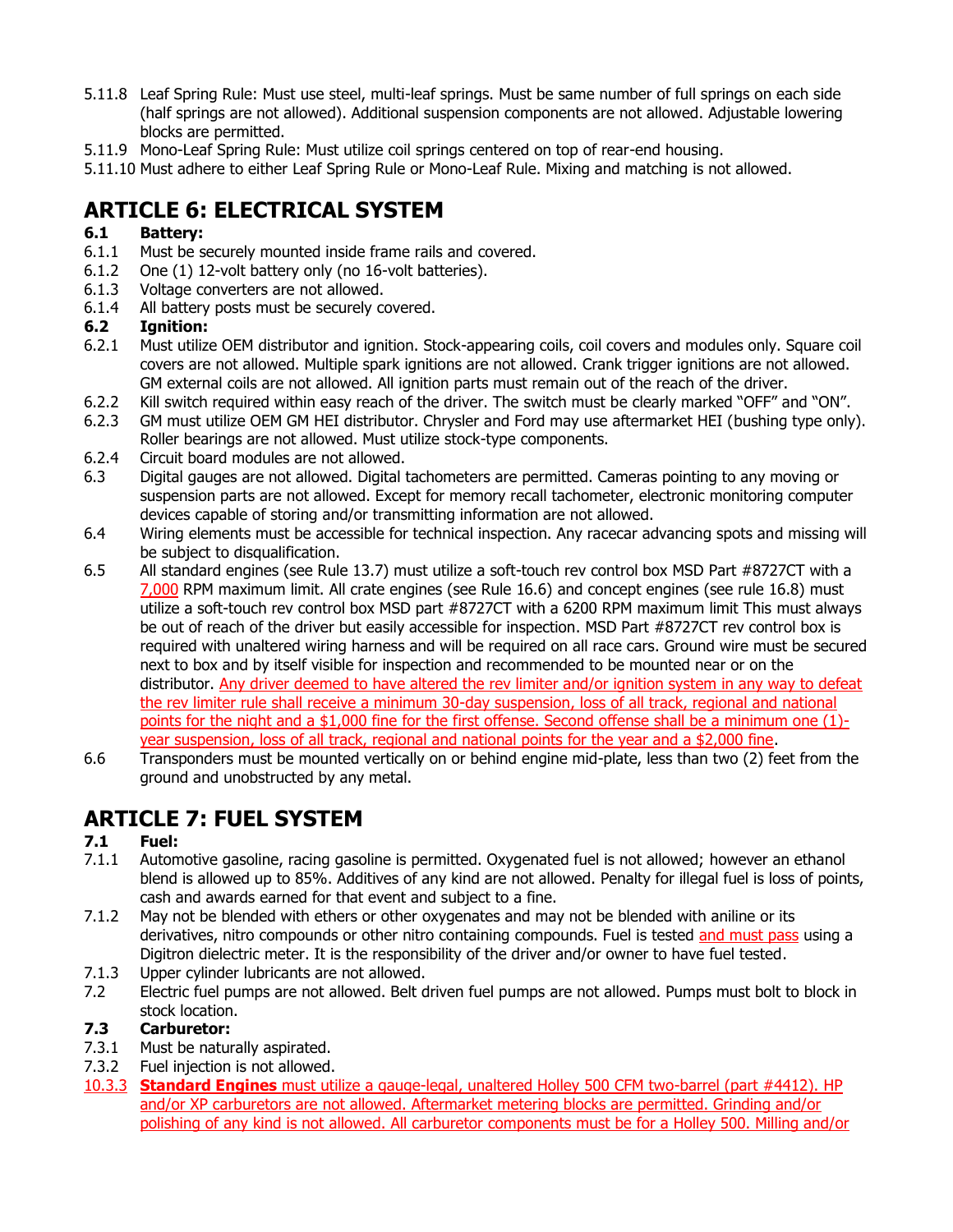grinding of throttle shaft is not allowed, and shaft must stay round. The choke and air horn may be removed (this is the only reworking permitted). Casting line at venturi must be present. Boosters must remain centered in venturi and may not be raised or lowered. Annular discharge boosters are not allowed.

- 10.3.4 **Crate Engines and Concept Engines** are permitted to use a Holley 4150 Series four-barrel carburetor. HP carburetors are permitted. This carburetor has no size requirements but must remain to function as the 4150 series carburetor was designed and must utilize Holley type boosters. Vacuum secondary carburetors are not allowed. Annular discharge boosters are not allowed.
- 10.3.5 A one (1) inch adapter plate or spacer is permitted. Distance between bottom of carburetor and top of intake manifold cannot exceed one and one-quarter (1.25) inch. Spacer thickness must remain the same front to back and side to side. See Rule 13.8.17 if utilizing a Concept Engine..
- 7.3.6 Carburetors shall be subject to claim, as outlined in Claim Procedures (see Article 19).

#### **7.4 Fuel Cell:**

- 7.4.1 Must be commercially manufactured and must be mounted utilizing at least two (2) steel straps. Straps must be two (2) inches wide at all measuring points.
- 7.4.2 Must be enclosed in a steel container and must be protected in rear of axle by roll cage tubing mounted securely.
- 7.4.3 No part may be lower than protective tubing. Protective tubing must be no wider than six (6) inches on both sides. Fuel cell may be no lower than ten (10) inches from the ground.
- 7.4.4 Must have check valves. A ball-type, flapper or spring or filler rollover valve is mandatory for fuel cells without a positive seal filler neck/cap system.
- 7.4.5 Limited to a maximum capacity of thirty-two (32) gallons.

# **ARTICLE 8: TIRES & WHEELS**

#### **8.1 Wheels:**

- 8.1.1 Must be fifteen (15) inches in diameter and eight (8) inches in width.
- 8.1.2 Bleeder valves are not allowed.
- 8.1.3 Must be reinforced steel only.
- 8.1.4 A steel bead lock may be used on the right side wheels only and may be mounted on the outside of the wheel so long as it does not add to the overall width of the wheel.
- 8.1.5 Homemade mud caps are not allowed.
- 8.1.6 Wheel covers are permitted on right side wheels only. Inner mud plugs are permitted.
- 8.1.7 Wide five wheel adaptors are not allowed. Steel lug nuts only are permitted.
- 8.1.8 Spacer between hub and wheel is permitted but must be made of aluminum only and overall width of racecar cannot exceed 78 inches measured from the top of left tire to the bottom of the right tire (widest part).
- 8.1.9 Added ballast to any wheel is not allowed. Solid or non-spoked wheels are not allowed.

#### **8.2 Tires:**

- 8.2.1 The only tire permitted is the American Racer G60-15 KK704 (Short, Tall or X Tall). Tires must durometer 50 or harder at the conclusion of any race. Any tire not meeting this durometer reading is subject to having a tire sample sent in for chemical testing.
- 8.2.2 Softening is not allowed. Solvents of any kind are not allowed. Altering tires with any components or chemicals which alter the manufacturer's baseline-settings of the tire is not allowed.
- 8.2.3 Grooving and/or siping is permitted.
- 8.2.4 Sidewall markings must remain visible. Buffing and/or removing compound designations is not allowed.
- 8.2.5 Added ballast to the inside of any tire is not allowed.

#### **8.3 Tire Testing Procedures:**

- 8.3.1 Random GC (gas chromatography) scans may be performed to identify illegal substances. A GC scan should always be a peak in 19-20 minutes. If there is no peak, the driver will be disqualified. Driver may protest the GC scan results and request a mass spec test at the cost to the driver (usually around \$300). The mass spec test will reveal exactly what substance was used. The main peak of the tire should never be in half.
- 8.3.2 Traces of chemicals and/or excessive quantities of chemicals found to be outside the baseline on any test shall result in the penalties declared in General Rules & Regulations plus an additional indefinite financial penalty and indefinite length of suspension. This penalty also applies to driver refusal of a tire test. Refusal of tire test shall be treated the same as an infraction. Official(s) may inspect any tire on the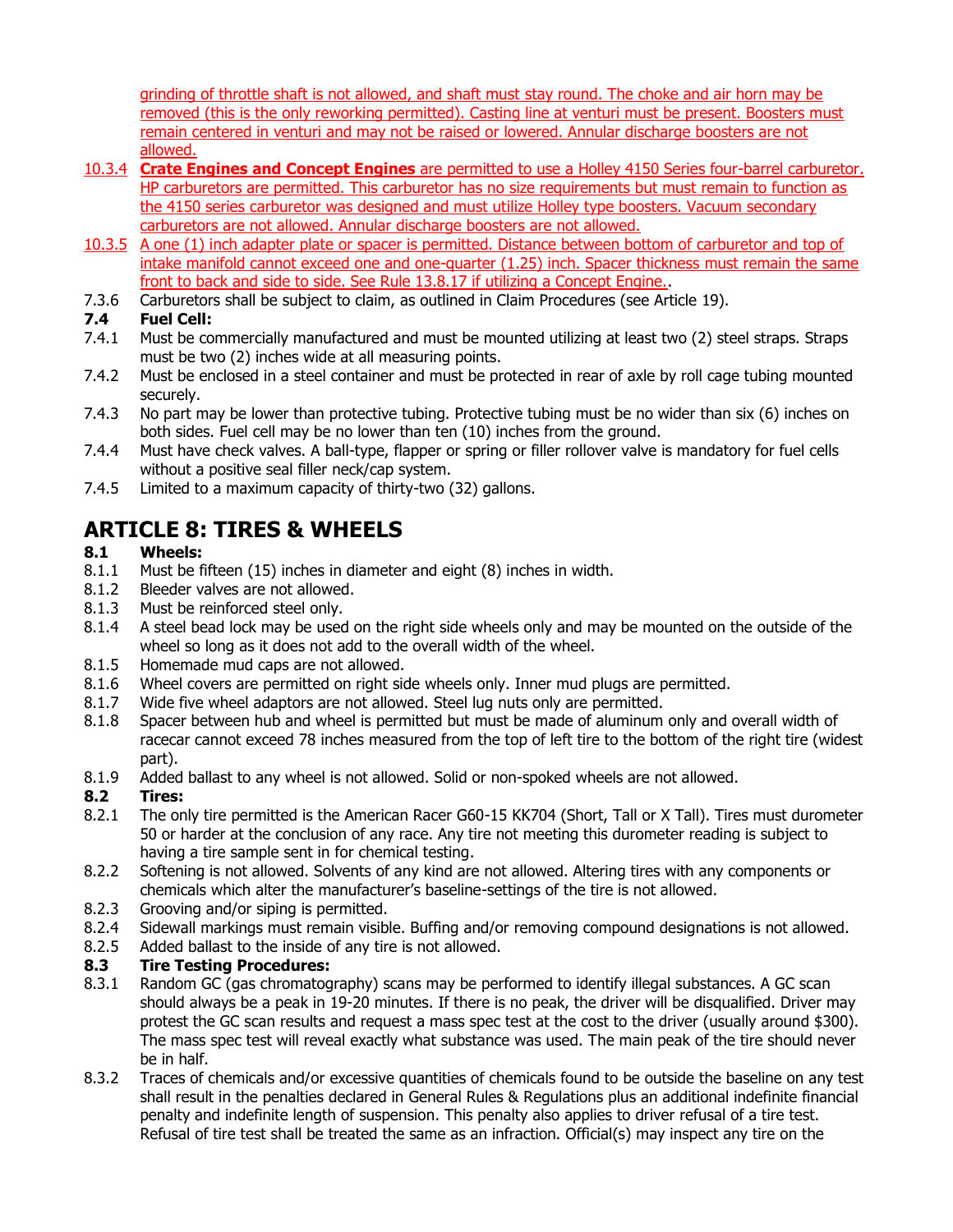racecar and/or any tire in possession of the driver in his/her pit area and/or hauler (in other words, if you have "doped" tires then do not even bring them to the track).

8.3.3 It is strongly recommended that all drivers use only soap and water. Baking tires will not eliminate traces of illegal substances. The USRA will aggressively test for illegal substances and will levy severe punishment for infractions relating to tires.

### **ARTICLE 9: BRAKING SYSTEM**

- 9.1 Must be operating on all four wheels and must lock up all four wheels during inspection.
- 9.2 Must have caliper and rotor on all four wheels. Standard size and weight vented rotors are required on front and rear wheels.
- 9.3 Electronic brake actuators are not allowed. Brake shut-offs are not allowed.
- 9.4 Calipers may not be lightened, must be OEM and must be made of steel and must match front to front and rear to rear. Brake pads may not be altered or lightened and must match side to side.
- 9.5 Rotors must be steel and may not be lightened, scalloped, slotted or drilled. Rotors may be re-drilled for different bolt patterns or larger studs. Oil bath hubs are not allowed.
- 9.6 Front-to-rear brake bias is permitted (no left to right).
- 9.7 Brake floaters are not allowed.
- 9.8 Brake lines must be visible.
- 9.9 Must maintain minimum OEM dimension for hubs, rotors, pads and calipers.

# **ARTICLE 10: DRIVE SHAFT**

- 10.1 A loop is required and must be constructed of at least one-quarter (0.25) inch by two (2) inches solid steel. Loop must be mounted no more than six (6) inches from the front of the drive shaft tube. Alternatively, two (2) loops of one-quarter (0.25) inch by one (1) inch solid steel fastened to cross member are permitted.
- 10.2 Must be a minimum two (2) inches in diameter.
- 10.3 Must be painted white.
- 10.4 Aluminum drive shafts are not allowed.<br>10.5 Carbon fiber drive shafts are permitted
- Carbon fiber drive shafts are permitted but must be painted white.

### **ARTICLE 11: TRANSMISSION**

- 11.1 OEM three-speed, four-speed and five-speed and automatic production-types are permitted. With engine running and racecar in stationary position, driver must be able to engage racecar in gear and then move forward and then backward at time of inspection.
- 11.2 "In and out" boxes are not allowed. Ball spline transmissions are not allowed.
- 11.3 May all be clutch-operated or an OEM automatic with a coupler. May use a hand or clutch pedal operated ball valve for neutral.
- 11.4 Aftermarket transmissions are permitted.
- 11.5 Approved aftermarket transmissions are Bert (Part #LMZ/GEN II), Brinn (Part #70001), Falcon (Part #60100) and RaceGator (Part #140002/140002-C) and Mitchell Machine Bullet Tranny with internal clutch.
- 11.6 Clutch must be inside of bell housing for OEM production-type transmissions (except as noted in Rule 11.4).
- 11.7 Starter must bolt to engine block or factory location.
- 11.8 One (1) forward gear and one (1) reverse gear must be in working order, plus a neutral position, and must be able to be shifted by driver.
- 11.9 Aluminum flywheel is permitted. Must have full-sized explosion proof, aluminum or steel bell housing. Aluminum must be SFI approved (Note: GM bell housing is not SFI approved). Flywheel must bolt to crankshaft. Clutch must bolt to flywheel, a minimum six and one-quarter (6.25) inch clutch.
- 11.10 Automatic and aftermarket transmissions must have a guard two-hundred seventy (270) degrees around flex plate or flywheel and must be constructed of at least one-quarter (0.25) inch steel. Alternatively, automatic and/or aftermarket transmissions may utilize an SFI-certified aftermarket guard. Flex plates must be SFI certified.
- 11.11 Internal clutches are not allowed except for approved aftermarket transmissions.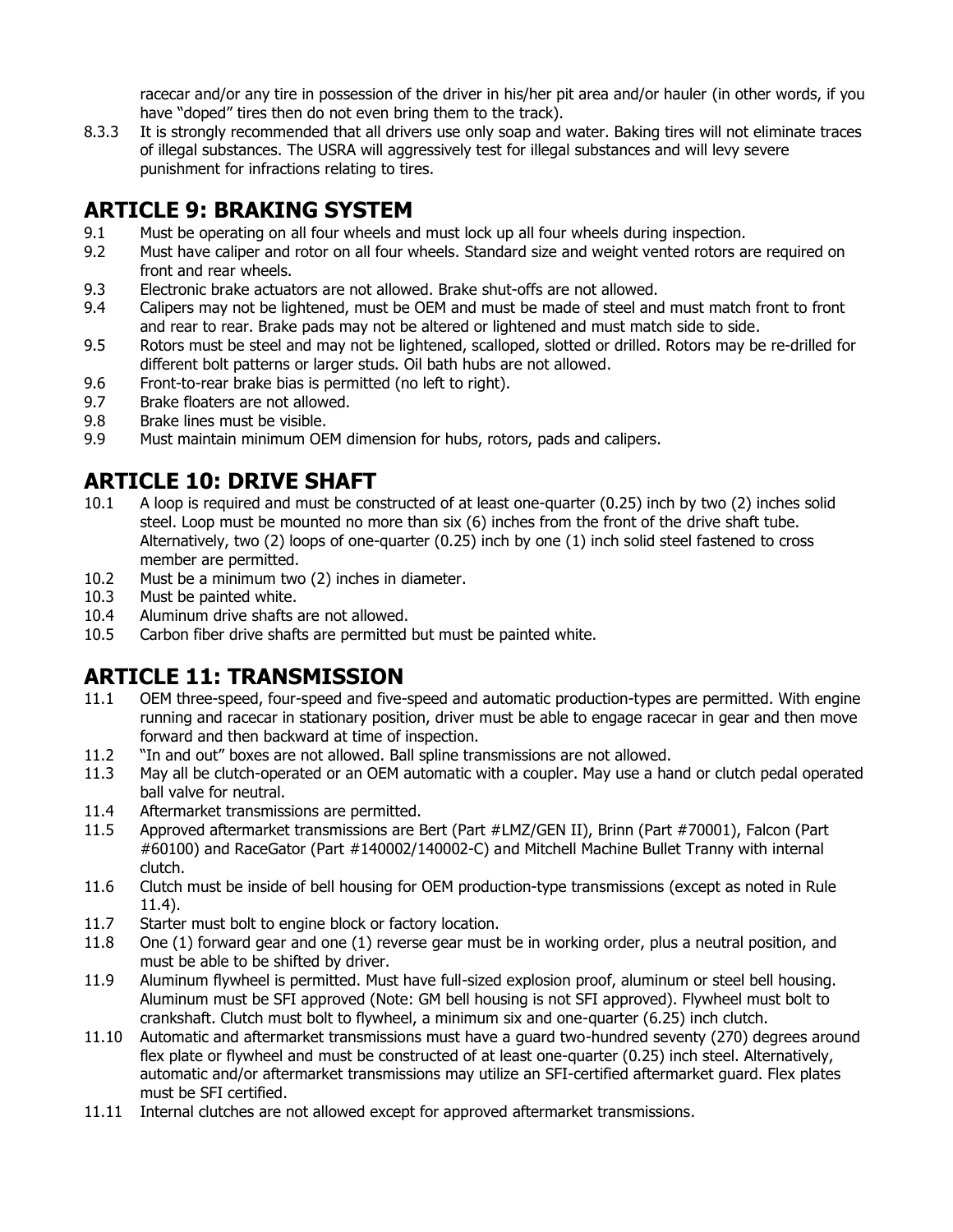# **ARTICLE 12: REAR-END**

- 12.1 Any passenger car- or truck-type is permitted. Aluminum is not allowed except lowering blocks, axle cap, U-joint caps and drive plate.
- 12.2 Nine (9) inch Ford rear-end is permitted (floater recommended).
- 12.3 Quick change rear-end is permitted with steel axles and steel axle tubes only. Must use a ten (10) inch ring gear and minimum one (1) inch wide solid spur gears.
- 12.4 Cambered rear-ends are not allowed (one-piece drive flange only).
- 12.5 Traction devices are not allowed (includes Gold Track, True Track or similar type components).
- 12.6 12.6 Rear of engine (bell housing flange) must be mounted at least seventy-two (72) inches forward from the center line of the rear axle – NO TOLERANCE.
- 12.7 No frame or cage-mounted, forward and/or backward rear-end travel stops allowed.

# **ARTICLE 13: ENGINE**

- 13.1 Overflow tubes must be directed toward the ground and inside the frame rails.
- 13.2 Radiator must be mounted in front of engine. Aluminum pulleys and radiators are permitted.
- 13.3 All belt driven components must be mounted on front of engine. Electric water pumps and/or fans are not allowed. Engine oil coolers are not allowed. Air pumps are not allowed.
- 13.4 Offset must be within two (2) inches of centerline of front cross member.
- 13.5 Must be a minimum of eleven (11) inches from ground to front center of crankshaft.

#### **13.6 Exhaust & Mufflers:**

- 13.6.1 Round tube headers only. Tri-Y headers are not allowed. All primary tubes must enter one collector at the same point. Crate engine and concept engine must use a non-stepped header only. Header wrap is not allowed.
- 13.6.2 Exhaust system and/or mufflers must be mounted in such a way as to direct spent gases away from the cockpit and away from areas of possible fuel spillage. Exhaust through body panels or fenders is not allowed.
- 13.6.3 Mufflers are recommended. Mufflers may be required at track's discretion.
- 13.6.4 Exhaust sensors, merge collectors, dividing collectors, venturi collectors and/or extension cones are not allowed. Collector extension and/or muffler and turn down may not exceed twenty-four (24) inches and must maintain a consistent inside diameter.
- 13.6.5 Zoomies, Crossovers and/or 180s are not allowed.
- 13.6.6 Oil pan Evac systems are permitted but must enter exhaust header from the side of the collector only. External pump systems are not allowed.

#### **13.7 OPTION #1 – Crate Engine:**

- 13.7.1 GM Performance Parts (GPP) factory-sealed CT350 Chevy small block crate engine (Part No. 88958602 or 19258602): includes four-bolt-main block, 9.5:1 hypereutectic pistons, cast iron crankshaft, GM iron Vortec cylinder heads, high-rise dual-plane intake manifold, 8-quart single kick-out circle track oil pan, valve cover kit with breather tube and breather, unique dual-pattern cam and special "kool nut" rocker arm nut design.
- 13.7.2 May utilize one (1) Holley 4-barrel carburetor. Use of a spacer between carburetor and intake is optional, but spacer may be no more than one (1) inch thick and may not be throttle bore adjustable. Aerosol carburetors are not permitted. Carburetors shall be subject to claim (crate to crate only) as outlined in Claim Procedures (see Article 16).
- 13.7.3 Must utilize soft-touch rev control box with a 6,200 RPM limit. This must always be out of reach of the driver but easily accessible for inspection. Any driver caught altering the chip or ignition system in any way to defeat the chip rule shall receive a suspension of no less than thirty (30) days, loss of all track and national points for the night and a fine of no less than one thousand dollars (\$1,000) for the first offense. Second offense shall be a minimum suspension of one (1) year, loss of all track and national points for the season and a minimum fine of two thousand dollars (\$2,000).
- 13.7.4 Must have "Crate" sticker on racecar or crate engine is claimable. Any driver running a "Standard" engine with a "Crate" sticker will be disqualified. Any driver running with a crate motor will not be eligible to claim in that season. Any driver that claims a standard engine and switches to crate engine will be eligible to be claimed.
- 13.7.5 Must be unaltered and sealed from factory at appropriate points (intake, head, timing chain cover and oil pan) with approved GPP break-off bolts. Any altered, damaged or missing GPP break-off bolts will result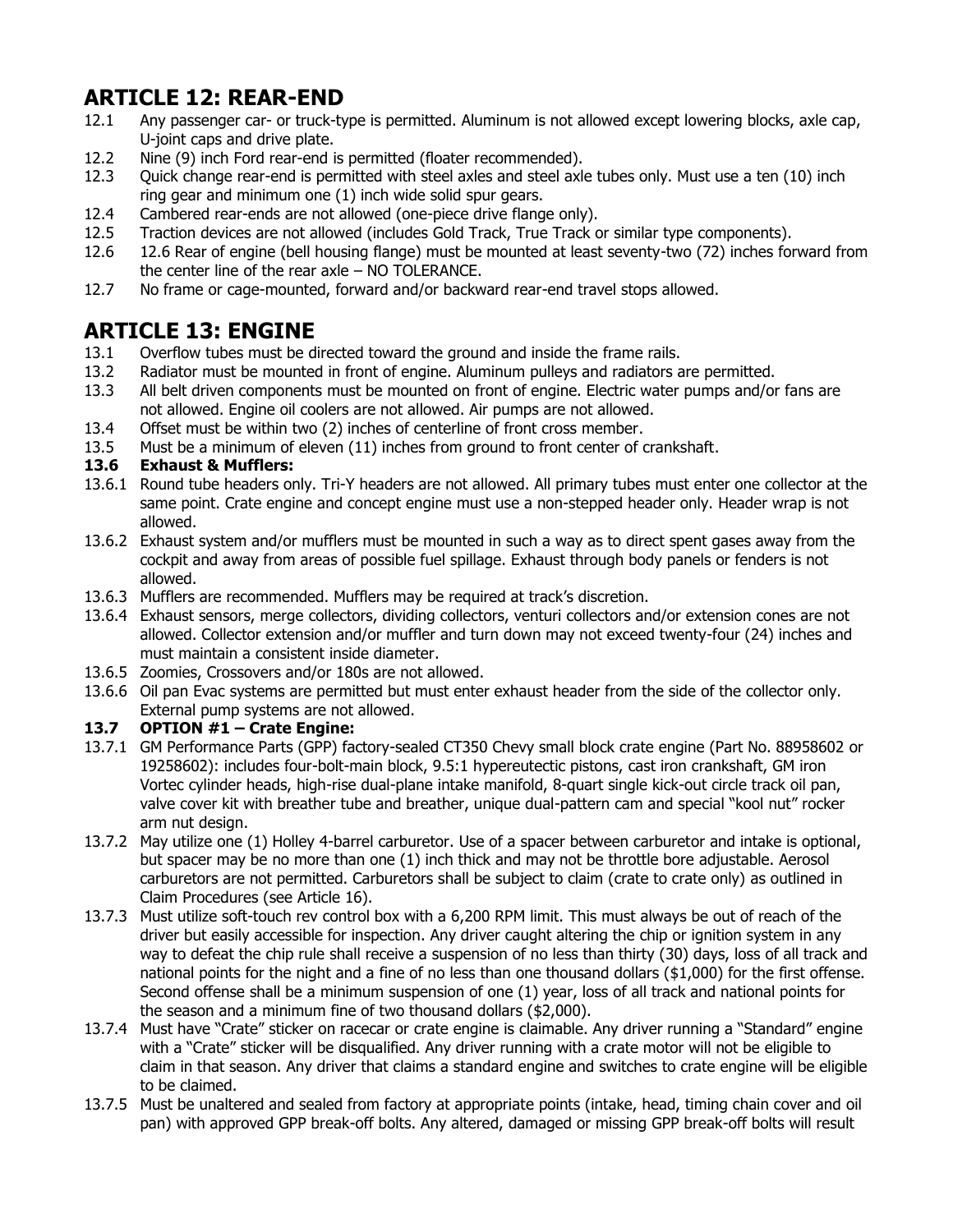in driver being disqualified from that event, loss of all track and national points accumulated up to, and including, the date of the offense, a minimum fine of two thousand dollars (\$2,000) and a minimum suspension of fourteen (14) days from all USRA-sanctioned events. Second offense carries a minimum fine of five thousand dollars (\$5,000) and a minimum suspension of one (1) year.

- 13.7.6 GM seal bolt exception is USRA, USMTS or approved rebuild seals (call 515-835-9946 for verification).
- 13.7.7 Crate Engine is not subject to claim.

#### **13.8 OPTION #2 – Standard Engine:**

- 13.8.1 Must be stock appearing. Any American make is permitted. Absolutely no changes allowed. Must use stock firing order for that make and model (GM to GM, Ford to Ford, etc.). Titanium is not allowed.
- 13.8.2 May be a maximum of 360 cubic inches. (370 c.i. for Chrysler).
- 13.8.3 Must be a maximum 9.5:1 compression. Exception: 302-, 305-, 307- and 318-cubic-inch engines may run 10.5:1 compression. Only flat top or dished pistons are permitted.
- 13.8.4 Must appear strictly stock for that model and make and in the original mounts. Parts for 400 cubic inches or larger are not allowed. Stroke must match block. Block casting number must remain visible. Approved aftermarket blocks are allowed. Approved aftermarket block numbers are DART 31161111 or Brodix BRS400035842 or GM 12480047 or World Product 084010.
- 13.8.5 Only stock appearing crankshafts are permitted. Lightweight cranks are not allowed. No undercut, bull nosed, gun drilled or knife edge crankshafts allowed.
- 13.8.6 Lightweight, aluminum and/or fluid dampeners are not allowed
- 13.8.7 GM five and seven-tenths (5.7) inch or six (6) inch rods are permitted. Must be stock appearing I-beam non-polished rod. Only standard size rod journals and wrist pins (Chevrolet rods 2.100/.927) are permitted. Aluminum or light weight is not allowed. Cap screw rods are permitted
- 13.8.8 A minimum one (1) inch plug above the oil level in the side of the oil pan is recommended. If not utilizing a one (1) inch plug, oil pan may have to be removed at time of inspection.
- 13.8.9 Only stock, unaltered two-barrel low rise cast iron intake manifolds or Approved aluminum intakes are permitted. Approved aluminum intakes are GM - Edelbrock (#2101 or #2701) or Weiand (#7547 or #7547-1); Ford - Edelbrock (#2121 or #2181 or #2665) or Weiand (#7515 or #8023 or #7516); Chrysler – Edelbrock (#2176) or Weiand (#7545 or #8022). Porting, polishing or port machining is not allowed. Bowtie, aftermarket, SVO and W2, marine, VORTEC or other special production intake manifolds are not allowed. External cooler lines from back of intake to front of intake is permitted.
- 13.8.10 Cast iron stock production or aftermarket steel stock replacement heads are permitted. Porting and/or polishing is not allowed. GM cars must utilize 76cc heads (approved head numbers are 336, 339, 388, 441, 454, 487, 624, 813, 882, 991 and 993). Aftermarket head numbers are GM – EQ Part #CC167ES2 or #CH350I; Dart Part #10024267 or #10024360; World Products Part #043600 or #042670; Ford – World Products Part #53030; Chrysler – EQ Part #CH318B; RHS/Indy Part #20300 or #20301. Heads may be flat milled to reach the 9.5:1 compression rule. Valve size no larger than 2.02 intake and 1.60 exhaust. VORTEC heads are not allowed. Beehive valve springs are not allowed.
- 13.8.11 Screw-in studs, guide plates and poly-locks are permitted.
- 13.8.12 Roller cams and lifters are not allowed. Roller Rocker arms are not allowed (stock-type stamped steel rocker arms or cast steel rocker arms only). Roller tip rocker arms are permitted. Chryslers may utilize OEM steel shaft rockers but may not exceed one hundred twenty (120) pounds of valve spring seat pressure and must maintain OEM valve spring dimensions. Under valve cover pressurized valve train oiling systems are not allowed.
- 13.8.13 Mushroom lifters are not allowed (stock diameter only). Must match make and model.
- 13.8.14 Stud girdles are not allowed.

#### **13.9 OPTION #3 – Concept Engine:**

- 13.9.1 Must be stock appearing. Any American make is permitted. Absolutely no changes allowed. Must use stock firing order for that make and model (GM to GM, Ford to Ford, etc.). Titanium is not allowed.
- 13.9.2 May be a maximum of 360 cubic inches. (370 c.i. for Chrysler).
- 13.9.3 Must be a maximum 9.5:1 compression. Only standard weight (minimum 450 grams) flat top or dished pistons are permitted. Must use standard weight wrist pins (minimum 130 grams). Must use minimum 1.5mm, 1.5mm, 3mm piston rings. Maximum .060 inch oversized allowed.
- 13.9.4 Aftermarket and splayed main cap blocks are not allowed. Grinding, polishing, painting or coating of internal engine parts are not allowed. Altering lifter bores are not allowed. Lifter bore valley vent tubes are not allowed. Block casting number must remain visible. Approved aftermarket blocks are allowed.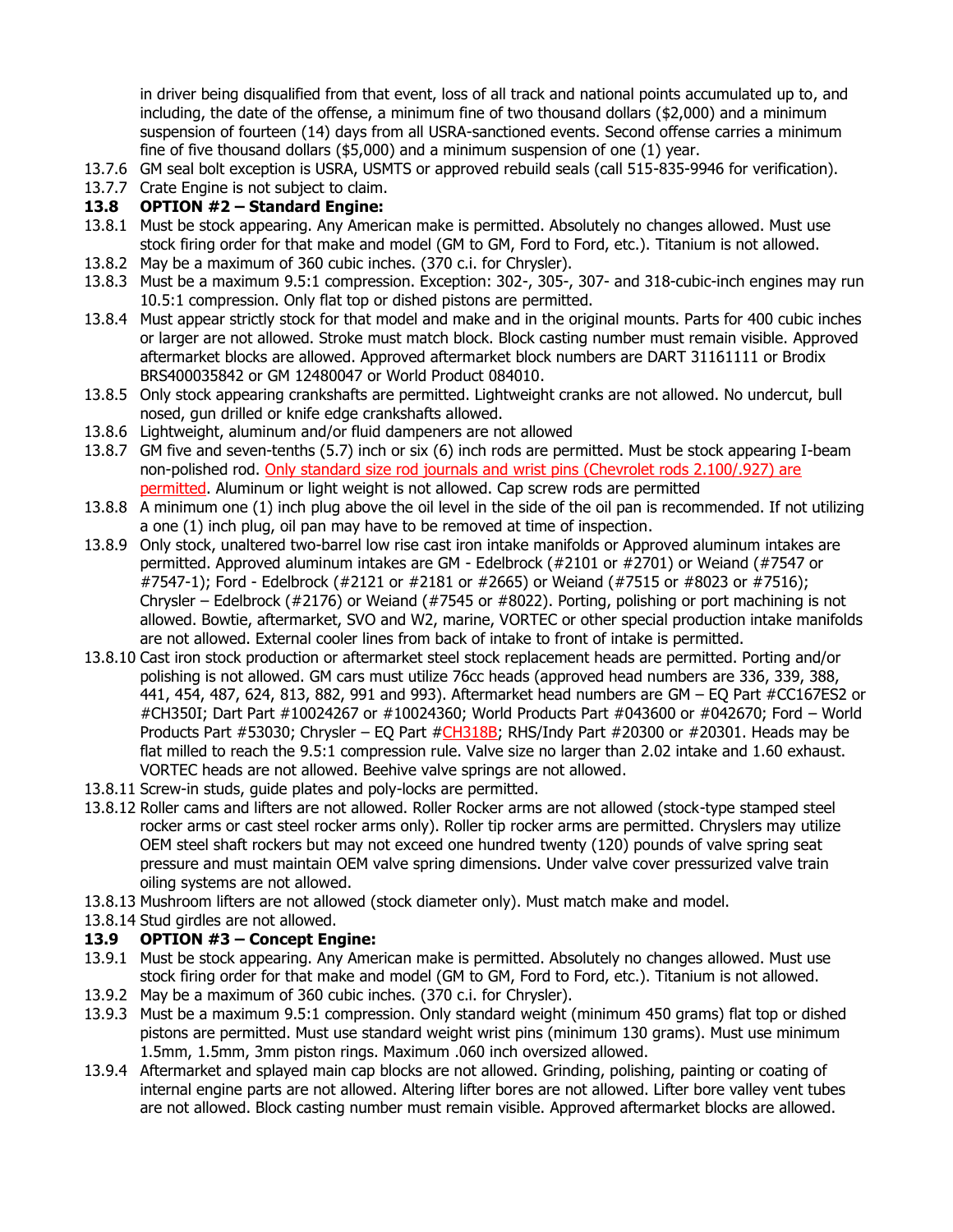Approved aftermarket block numbers are DART 31161111 or Brodix BRS400035842 or GM 12480047 or World Product 084010.

- 13.9.5 Only stock appearing crankshafts are permitted. Lightweight cranks are not allowed. No undercut, bull nosed, gun drilled or knife edge crankshafts allowed. Balancing permitted by drilling only. Resizing journals to a maximum .030 inch under is permitted. Stroke must match block.
- 13.9.6 Lightweight, aluminum and/or fluid dampeners are not allowed. Any stock OEM steel balancer is permitted.
- 13.9.7 Must be stock appearing I-beam non-polished connecting rod. Aluminum or light weight is not allowed. Only an OEM Length rod is allowed. Only standard size rod journals and wrist pins (Chevrolet rods 2.100/.927) are permitted. Cap screw rods are permitted. Minimum weight of 530 grams is required.
- 13.9.8 Steel oil pans only with a minimum one (1) inch plug above the oil level in the side of the oil pan. If not utilizing a one inch plug, oil pan may have to be removed for inspection. Wet sump oil systems only.
- 13.9.9 Only stock, unaltered two-barrel low rise cast iron intake manifolds or Approved aluminum intakes are permitted. Approved aluminum intakes are GM - Edelbrock (#2101 or #2701) or Weiand (#7547 or #7547-1); Ford - Edelbrock (#2121 or #2181 or #2665) or Weiand (#7515 or #8023 or #7516); Chrysler – Edelbrock (#2176) or Weiand (#7545 or #8022). Porting, polishing or port machining is not allowed. Bowtie, aftermarket, SVO and W2, marine, VORTEC or other special production intake manifolds are not allowed. External cooler lines from back of intake to front of intake is permitted.
- 13.9.10 Cast iron stock production or aftermarket steel stock replacement heads are permitted. Porting and/or polishing is not allowed. GM cars must utilize 76cc heads (approved head numbers are 336, 339, 388, 441, 454, 487, 624, 813, 882, 991 and 993). Aftermarket head numbers are: GM – EQ Part #CC167ES2 or #CH350I; Dart Part #10024267 or #10024360; Ford – World Products Part #53030; Chrysler – EQ Part #CH318B; RHS/Indy Part #20300 or #20301. Heads may be flat milled to reach the 9.5:1 compression rule. Valve size no larger than 2.02 intake and 1.60 exhaust. VORTEC heads are not allowed. Intake valves must weigh a minimum one hundred three (103) grams. Exhaust valves must weigh a minimum eighty seven (87) grams. Only stock diameter valve springs are permitted. Beehive valve springs are not allowed. Only stock steel valve spring retainers permitted.
- 13.9.11 Screw-in studs, guide plates and poly-locks are permitted.
- 13.9.12 Roller cams and lifters are not allowed. Only flat tappet hydraulic camshafts with 0.450-inch maximum lift are permitted. Roller Rocker arms are not allowed (stock-type stamped steel rocker arms or cast steel rocker arms only). Roller tip rocker arms are not allowed. Must maintain an OEM rocker arm ratio (1.5 for GM). Chryslers may utilize OEM steel shaft rockers but may not exceed one hundred twenty (120) pounds of valve spring seat pressure and must maintain OEM valve spring dimensions. Under valve cover pressurized valve train oiling systems are not allowed.
- 13.9.13 Mushroom lifters are not allowed. Steel stock diameter lifters only. Lifter must collapse (0.100 inch minimum).
- 13.9.14 Stud girdles are not allowed.
- 13.9.15 Any 4150 Series Holley four-barrel carburetor is permitted.
- 13.9.16 Only non-stepped headers are permitted. Must follow all header rules (See Rule 10.4).
- 13.9.17 May utilize a four hole carburetor spacer with a maximum one inch height and a maximum 1.693 inch straight thru holes and a maximum three-eighths (3/8) inch of gasket material between carburetor and intake.
- 13.9.18 Must utilize a rev limiter with a maximum setting of 6,200 RPM (See Rule 9.5).
- 13.9.19 Overall racecar weight must be a minimum two-thousand five hundred (2,500) pounds
- 13.9.20 Must have "Concept" sticker on racecar, otherwise engine is claimable. Any driver utilizing a concept engine will not be eligible to claim in that season. Any driver that claims a standard engine and switches to concept engine will be eligible to be claimed.
- 13.9.21 Concept engines are not subject to claim.
- 13.9.22 All USRA fuel rules apply.
- **13.10 Engine Option #4 – Utilized Spoiler Engine:** You may utilize a five (5) inch spoiler if the following rules are adhered to (all other USRA B-Mod rules apply):
- **Body:** An eight (8) inch rear filler panel must be utilized.
- **Rear Suspension:** A thirteen (13) inch maximum vertical rear spring centered on rear end with solid spring cups is required. A sixteen (16) inch minimum and nineteen (19) inch maximum rear suspension link and twenty-three (23) inch minimum straight pan hard bar mounted behind rear end housing is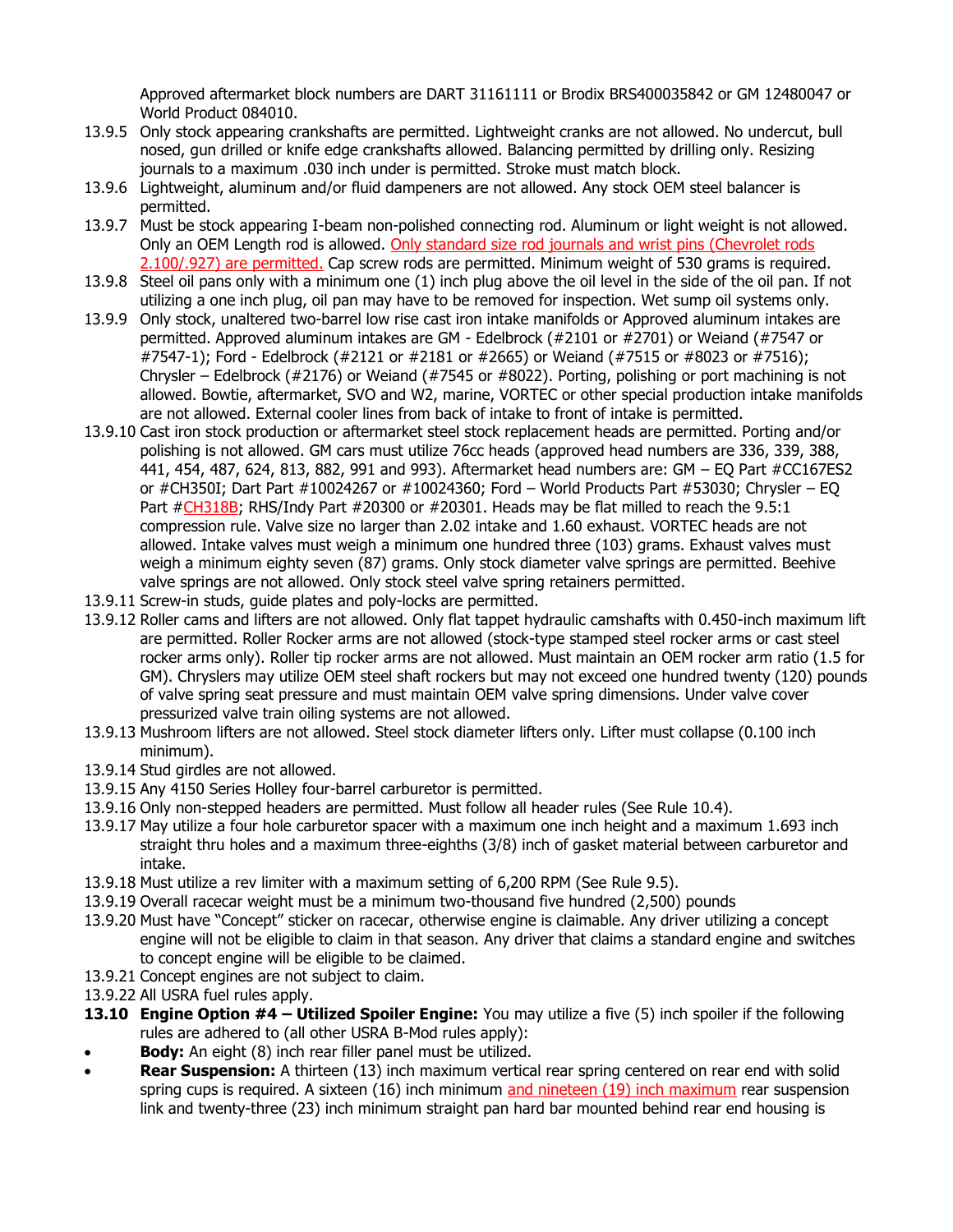required. Rear shocks must be mounted behind rear end housing. Rear chains ONLY, if used, must be mounted solid to axle housing and frame, and must have slack with rear end at ride height.

- **Engine:** Standard Engines and Crate Engines only (no Concept Engines). Stepped headers are not allowed. Maximum compression of 9.0:1 with a 6,800 RPM maximum limit on Standard Engines. E85 fuel is not allowed. Cold air boxes are not allowed.
- **Rear End:** Quick change rear ends are not allowed. Full spool and/or lightened rear end gears are not allowed.
- **Transmission:** Transmissions must have clutches (all transmission gears must function).
- **Tires and Wheels:** Tire grooving is permitted. Only three (3) or four (4) inch back set wheels are allowed. Wheel spacers are not allowed.

### **ARTICLE 14: WEIGHT**

- 14.1 The overall weight of the racecar shall be measured at the conclusion of an event with the driver in the cockpit, wearing complete racing apparel. All racecars must display weight at which it will compete on both windshield posts. Must be two (2) inches tall and in contrasting color to the racecar. Any racecar not displaying their weight will be required to weigh the maximum weight for this class and required to add any weight in any location required in this class.
- 14.2 Overall weight of the racecar must be a minimum of two-thousand five hundred (2,500) pounds.

#### **14.3 Ballast:**

- 14.3.1 May not be mounted in cockpit, outside of body or hood area, or on any rotating parts or suspension. Weight must be mounted to the frame, roll cage or rear-end housing only. Weight brackets for rear-end housing must be made of steel. Any part on the race car that may be deemed "added ballast" is subject to all ballast rules.
- 14.3.2 Must be securely mounted, painted white and clearly marked with the car number.
- 14.3.3 Must be attached with at least two (2) one-half (0.5) inch bolts with a maximum of one hundred (100) pounds per mounting. Any ballast weighing twenty-five (25) pounds or less may be mounted with one (1) one-half (0.5) inch bolt.
- 14.3.4 May not be attached to rear bumper.

### **ARTICLE 15: SAFETY**

- 15.1 It is recommended that each racecar have built-in fire extinguishing equipment but cannot be of the dry powder type (must be Halon 1211 or equivalent).
- 15.2 Drivers should have in their pit area as part of their equipment, always, a fully charged dry chemical, Halon (or its equivalent) fire extinguisher. Ten- or thirteen-pound fire extinguishers are recommended.
- 15.3 Driver must wear required helmet, fire suit and five-point safety harness whenever the racecar is on the racetrack. This includes during track packing, warmups, hot laps and races.
- 15.4 Helmets are mandatory and must be certified SA2010, SA2015 or SA2020.
- 15.5 Helmet must accompany driver and racecar at time of inspection.
- 15.6 Complete one- or two-piece fire suits of a flame retardant nature are mandatory.
- 15.7 Fire-resistant gloves and shoes are mandatory. Fire-resistant socks are recommended.
- 15.8 The use of a five- six- or seven-point driver restraint system (safety belts, sub-belt and shoulder harness) is required. Factory-type shoulder belts or straps are not allowed. The use of a seven-point driver restraint system is recommended.
- 15.9 Metal to metal buckles are required on shoulder and seat belts.
- 15.10 Shoulder harness must be mounted securely to the main roll cage.
- 15.11 Where the belt passes through the seat edges, a grommet must be installed, rolled and/or padded to prevent cutting of the belt.
- 15.12 Driver restraint system must be less than three (3) years of age past the date of manufacture. It is recommended that the driver restraint system be no more than two (2) years of age past the date of manufacture.
- 15.13 Full-size window net mounted in the left side driver's window opening is required. Window net mounts must be welded to the roll cage. All bars around the driver must have approved roll bar padding. Approved racing arm restraints are recommended.
- 15.14 Fire-resistant safety neck collars are mandatory.
- 15.15 Absolutely no plastic except from edge of firewall to body skin and inner wheel tub to body skin.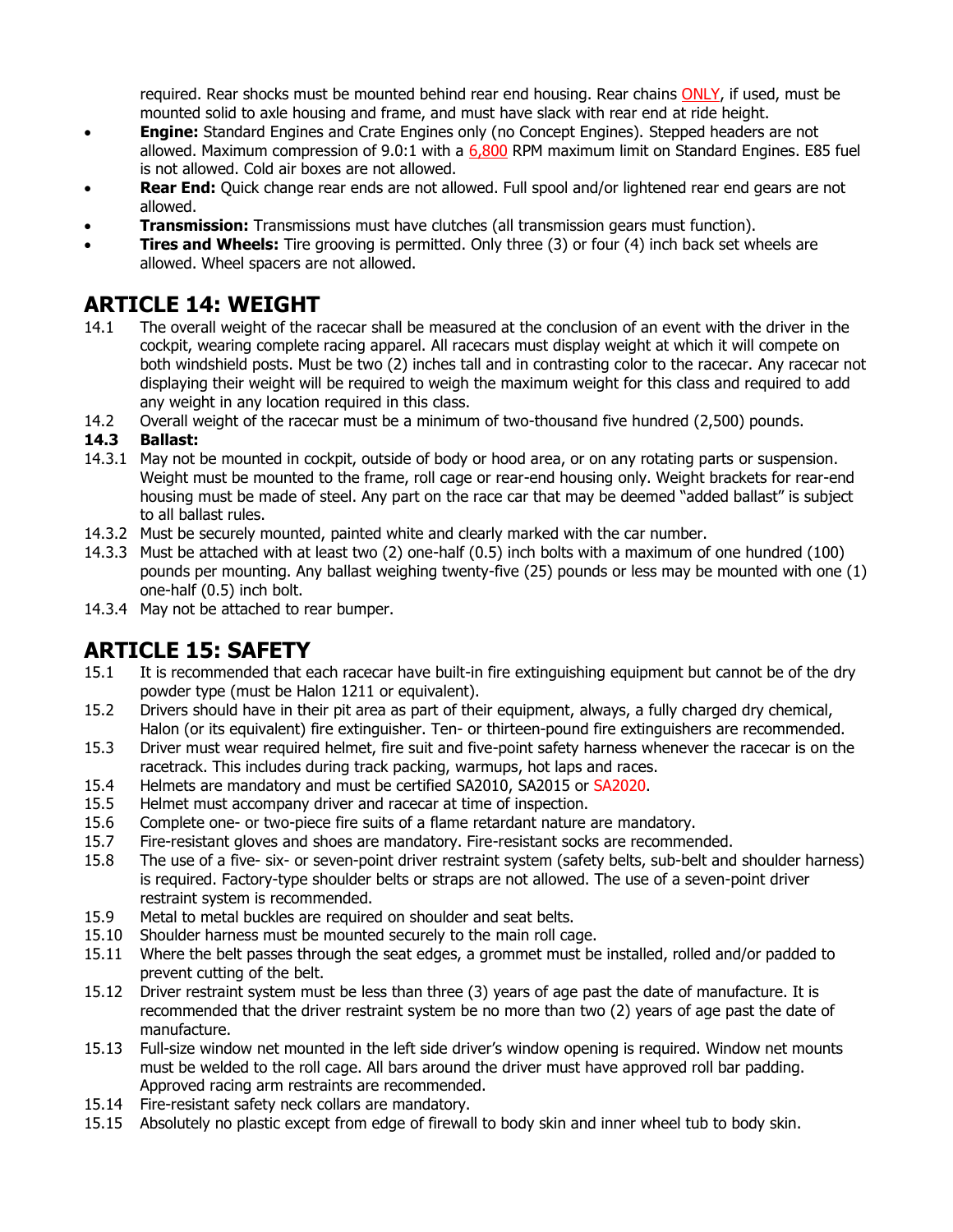# **ARTICLE 16: CLAIMING PROCEDURES**

- 16.1 Any driver possessing a valid USRA license may have the opportunity to execute a claim on the cylinder heads and intake manifold, shocks or carburetor of another driver's racecar. Crate Engines and Concept Engines are not claimable. Drivers utilizing a Crate Engine or Concept Engine are not eligible to claim another driver's cylinder heads and intake manifold. Any driver running with a Crate Engine or Concept Engine will not be eligible to claim another driver's cylinder heads and intake manifold in that season. Any driver that claims a standard engine and switches to a Crate Engine or Concept Engine will be eligible to have their cylinder heads and intake manifold claimed.
- 16.2 The first four (4) finishers in the main event must drive their racecars directly to the designated claim area at the conclusion of the main event and are subject to being claimed by any other driver that finishes fifth or lower and finishes on the same lap as the winner. Any of the top four finishers that do not go to the claim area will be disqualified but are still subject to being claimed.
- 16.3 Claims must be made within five (5) minutes of the completion of the main event. Claimed items must be removed at the racetrack and within one (1) hour after claimed driver accepts the claim.
- 16.4 Driver making claim must drive his/her race car immediately after finish of feature, under its own power, directly to the claim area.
- 16.5 Claiming driver must present license and cash to official overseeing the claim area at the time that the driver declares his/her intention to claim. The cash price of the claim for cylinder heads and intake manifold shall be \$500. The cash price of the claim for carburetors shall be \$300 or \$150 and exchange. Only four-barrel for four-barrel and/or two-barrel for two-barrel claims are permitted. The cash price of the claim for shocks shall be \$50 per shock. Drivers claiming shocks may claim one or more shocks during a single claim.
- 16.6 The cylinder heads and intake manifold claim include both cylinder heads and intake manifold, rocker arm studs and guide plate, valves, valve springs, retainers and keepers, and intake bolts. This claim does not include carburetor spacer, valve covers, rocker arms, pushrods, thermostat and thermostat housing, any fittings, adapters, studs or head bolts.
- 16.7 Claiming driver shall select from the first four (4) finishers in the main event and must declare that choice to the official overseeing the claim area. If the claiming driver decides at that time that he/she does not wish to execute the claim, he/she will nonetheless be charged one claim. If multiple drivers declare an intention to claim, the driver finishing farthest back in the main event will select first. If the claimed driver is utilizing a non-claimable engine, the claiming driver may not choose another driver and will not be charged a claim.
- 16.8 Driver is permitted one (1) claim per event, regardless of the outcome of that claim.
- 16.9 Only drivers, car owners and officials are permitted in the designated claim area. Any other participants associated with that racecar that enter the claim area will be subject to disqualification, fine and/or suspension.
- 16.10 Only a driver may claim, and only the claimed driver or car owner may agree to accept or refuse the claim. The first statement of acceptance or rejection of the claim by the claimed driver or car owner is binding.
- 16.11 Any driver or car owner refusing to accept a claim will forfeit all cash and contingency winnings for that event.
- 16.12 Any driver or car owner refusing to accept a claim forfeits his/her right to make a claim in any USRA event for a period of one (1) year from the date of refusal.
- 16.13 Any driver or car owner refusing to accept a claim will forfeit all USRA points (national and track) accumulated up to, and including, the event at which the claim was made.
- 16.14 First refusal to accept a claim will result in that driver and car owner being suspended from all USRA events for thirty (30) days and until a \$1,000 fine is paid and received at USRA headquarters. Second refusal to accept a claim will result in that driver and car owner being suspended from all USRA events for one (1) year and until a \$5,000 fine is paid and received at USRA headquarters.
- 16.15 In the event of a dispute between driver and car owner whether to accept or refuse a claim, the decision of the driver shall overrule that of the car owner.
- 16.16 Any driver found to be making a claim for another person will lose all USRA points (national and track) accumulated to date for the entire season, all cash and contingency winnings for that event, and will be suspended from all USRA events for thirty (30) days and until a \$1,000 fine is paid and received at USRA headquarters.